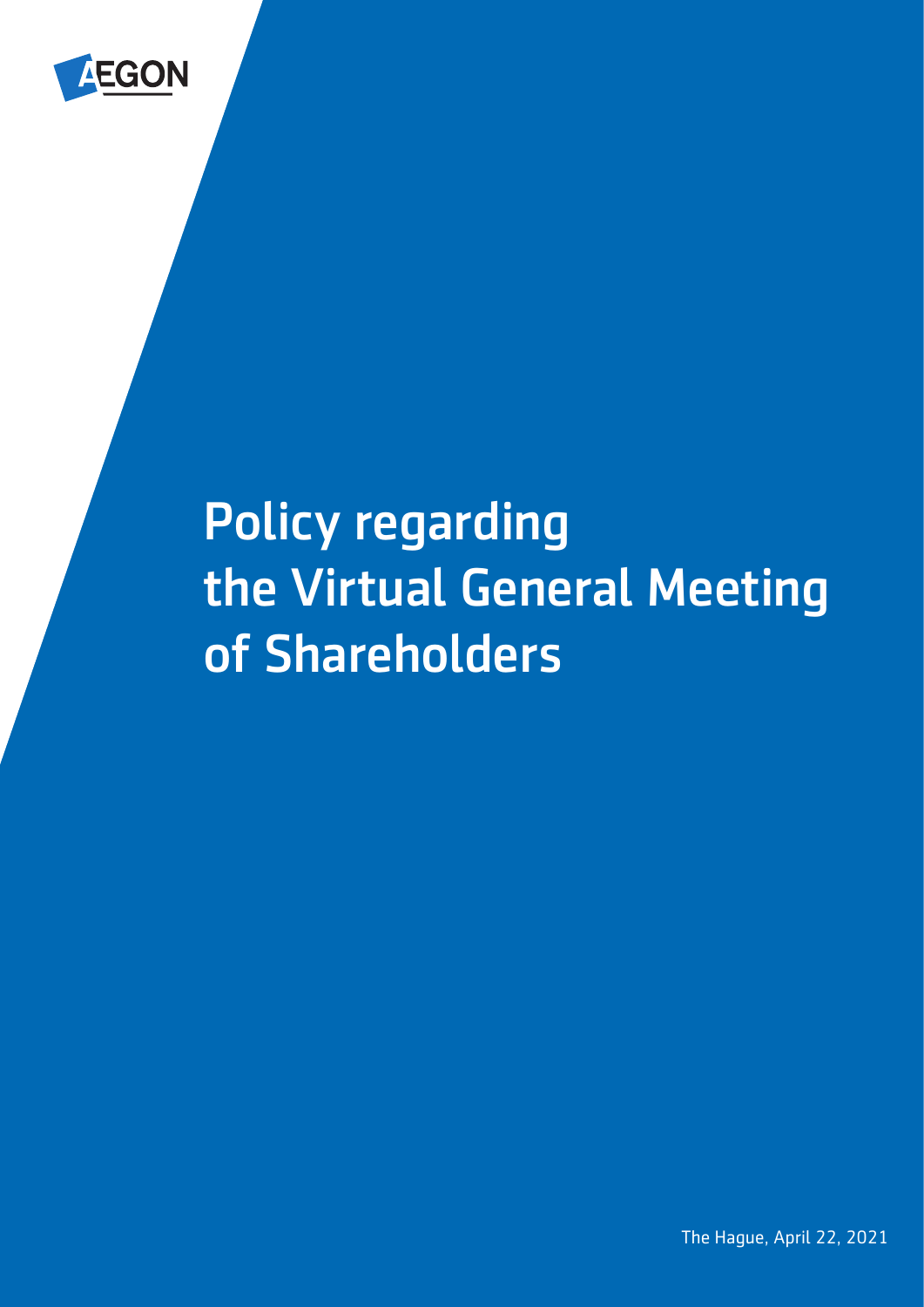### Preliminary remarks

In accordance with the Temporary Act COVID-19 Justice and Safety, Shareholders are not allowed to physically attend the Annual General Meeting of Aegon on premises, and therefore Aegon facilitates virtual access for Shareholders to its Annual General Meeting through the use of electronic means (the "Virtual Meeting").

Aegon facilitates the Virtual Meeting by providing Shareholders the opportunity to follow the proceedings of the meeting, to participate and to vote virtually during the Virtual Meeting. Even though Aegon has used its best efforts to ensure that shareholders are offered best in market, shareholders may experience issues that are common for a virtual meeting.

Capitalised definitions used are explained in the Annex to this Policy.

#### 1. General

- 1.1 Aegon aims to assist its Shareholders who wish to attend the Virtual Meeting virtually by providing an adequate opportunity to participate and vote electronically and real time during the Virtual Meeting.
- 1.2 The platform for Virtual Meetings will be provided by the Third Party Agent with access via the Third Party Agent.
- 1.3 Virtual Shareholders must identify themselves electronically via the Third Party Agent to enter the Virtual Meeting through a secured access as set out in the Terms of Use of the Third Party Agent.
- 1.4 Participation instructions for Shareholders will be included in the convocation of the Virtual Meeting.
- 1.5 Aegon reserves the right at all times to modify, suspend, cancel or restrict the mechanisms for electronic voting when this becomes necessary or advisable for technical or security reasons.

#### 2. Technical infrastructure

- 2.1 Aegon ensures, to the extent reasonably possible, that the technical infrastructure for virtual participation in a Virtual Meeting is properly in place, secured and accessible for Shareholders with compatible devices. Aegon will make use of reputable third parties for providing the technical infrastructure required for conducting Virtual Meetings.
- 2.2 Virtual Shareholders should be aware that there will always be certain residual risks in relation to the technical infrastructure used for Virtual Meetings. These risks include, amongst others: any failure in virtual meeting equipment, software, network infrastructure, servers, internet or telephone connectivity, video or voice equipment, whether or not caused by an information security incident (which includes any unauthorised use, hacking, a Denial of Services attack, a denial of access, any failure or intrusion resulting from the theft or unlawful interception of a password or network access code and any other cyber-attack) or caused by any type of mechanical failure such as any electrical power outage during the Virtual Meeting. The failure of technology can happen both on the side of Aegon (and/or the Third Party Agent) or with Virtual Shareholders. To avoid such risks, Shareholders should give a proxy or voting instructions as set out in the convocation.
- 2.3 The technical infrastructure will be implemented in a timely manner before the Virtual Meeting in order to allow Shareholders to test their access and to verify that they would be able to participate virtually in the Virtual Meeting. Aegon will take all reasonable efforts to keep technical support lines available for Shareholders who attend the meeting virtually.
- 2.4 Shareholders may inform Aegon of any failure of the technical infrastructure via the technical support lines referred to in Clause 2.3. Any failure in virtual meeting equipment, software, network infrastructure, servers, internet or telephone connectivity, an electrical power outage or similar events, including an information security incident (which includes any unauthorised use, hacking, a Denial of Services attack, a denial of access, any failure or intrusion resulting from the theft or unlawful interception of a password or network access code and any other cyber-attack), that might prevent virtual participation in the Virtual Meeting, will in any event be at the risk and to the account of such Shareholder.

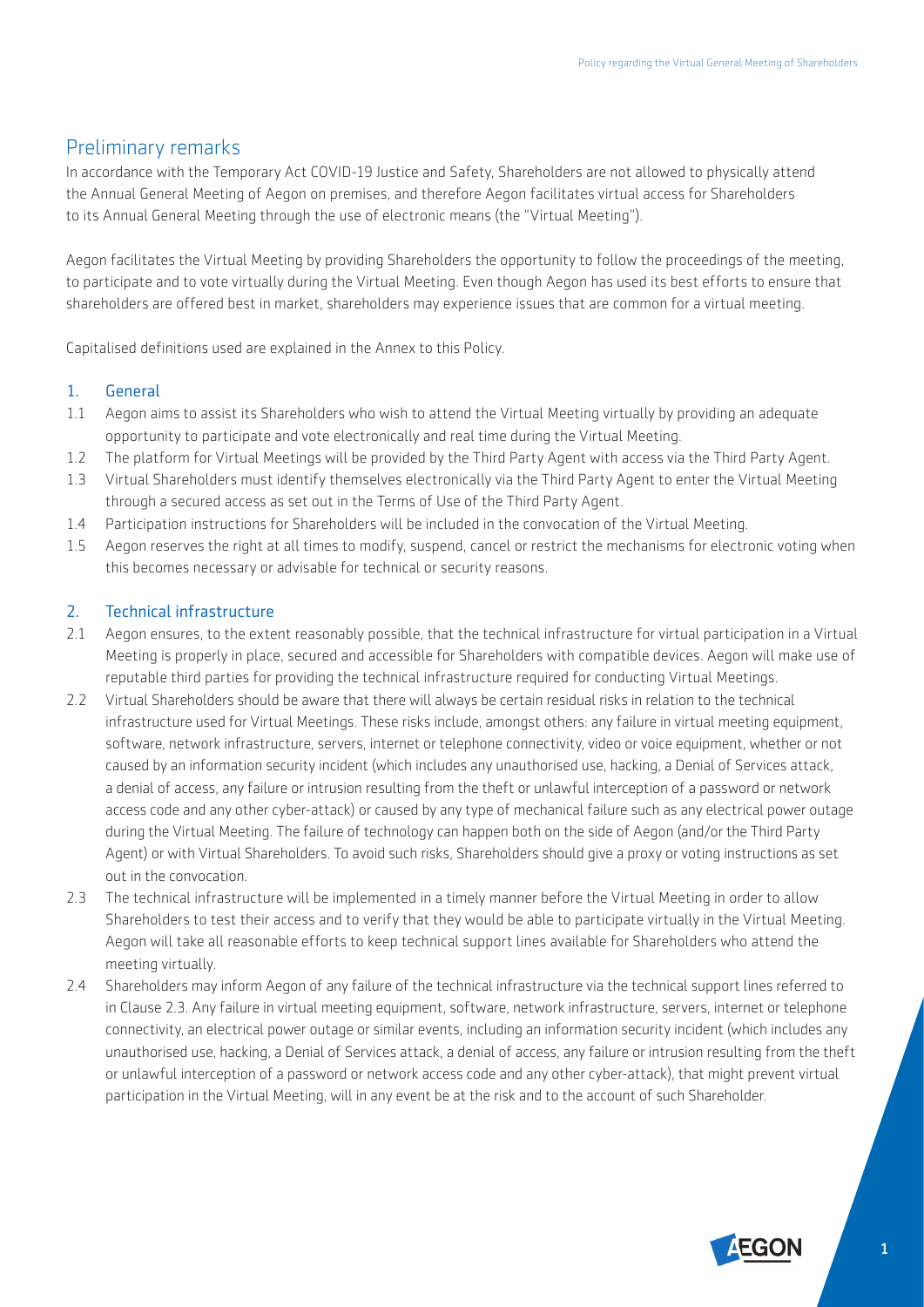- 2.5 Any failure of the technical infrastructure that occurs during the Virtual Meeting which comes to the attention of the Chairman and which affects significantly the course of the Virtual Meeting, shall be communicated by the Chairman to all Shareholders who participate in the Virtual Meeting. The Chairman may decide at his own discretion, taking into account the potential impact on the decision making process within the Virtual Meeting, whether or not the Virtual Meeting must be suspended or cancelled due to such failure, or proceed without the possibility for some or all Virtual Shareholders to participate, vote and/or follow the Virtual Meeting virtually.
- 2.6 Should the Chairman decide to cancel the whole Virtual Meeting or the remainder of the Virtual Meeting as referred to in Clause 2.5, a new General Meeting, that does not have to be a Virtual Meeting, will be convened by Aegon as soon as reasonably possible. The agenda for that General Meeting consists of at least the same items, to the extent not already adopted in the original meeting and may include other items as well. Shareholders who have given a proxy or voting instruction must be aware that such proxy or voting instruction will not be valid for the newly convened General Meeting.

#### 3. Meeting rights and voting by Virtual Shareholders in the Virtual Meeting

- 3.1 Each Shareholder may follow the proceedings of the Virtual Meeting virtually, participate and vote in real time electronically, provided that he or she timely selects this option via the Third Party Agent in accordance with the instructions provided in the convocation of the Virtual Meeting.
- 3.2 Virtual Shareholders must be logged in via the Third Party Agent to the voting platform facilitating the Virtual Meeting prior to the start of the Virtual Meeting. Shareholders joining the Virtual Meeting after the opening of the Virtual Meeting by the Chairman will not be counted as attending Shareholders and will not be able to participate and vote in that Virtual Meeting; they will only have access to the live stream to follow the Virtual Meeting.
- 3.3 Shareholders attending the Virtual Meeting, either virtually or by proxy, are counted at the start of the Virtual Meeting as in-person attendees for calculating how many Shareholders are represented at the Virtual Meeting and which percentage of the issued and outstanding share capital is represented at the Virtual Meeting. Any early log-off by a Virtual Shareholder during the Virtual Meeting will therefore not affect such calculation. In case of dropped or terminated connection to the Virtual Meeting, the Virtual Shareholder will be allowed to re-join the Virtual Meeting only if he or she was already accounted for at the beginning of the Virtual Meeting. The names of the Virtual Shareholders in the Virtual Meeting will be put on the registration list of Shareholders attending the Virtual Meeting in-person or by proxy, in accordance with the provisions of the articles of association of Aegon.
- 3.4 Split voting on a shareholding that is held in one security account is not yet supported by the platform and will therefore not be possible.
- 3.5 Each Virtual Shareholder is allowed to submit questions over the internet to the Chairman during the Virtual Meeting provided that the Virtual Shareholder notified Aegon's Investor Relations team its intention to submit questions as stated in the convocation of the Virtual Meeting. Aegon will also provide the opportunity for Shareholders to present questions in advance of the Virtual Meeting. The language of the Virtual Meeting will be English.
- 3.6 Only if so decided by the Executive Board and only if a statement to such extent has been published on Aegon's corporate website prior to the Virtual Meeting, Virtual Shareholders will be allowed to participate via a video- or audio connection during the Virtual Meeting.
- 3.7 Aegon enables Shareholders who notified their intention to attend the Virtual Meeting and notified their intention to submit questions as stated in the convocation of the Virtual Meeting to pose questions during the Virtual Meeting. The Chairman will at his own discretion, alternate among questions submitted in advance, and those Shareholders online who may be submitting questions in real time.
- 3.8 The Chairman may set time limits and/or question limits for Shareholders when deemed appropriate by him. The Chairman may require Shareholders who have already asked questions, to wait until all other questioners have had a turn to ask questions on a given matter before asking any other questions or making any comments.
- 3.9 Questions or comments that are, for example (but not limited to), not related to the proposal under discussion, are (substantially) already being asked or made at the Virtual Meeting, are about personal concerns not shared by Shareholders generally, or use blatantly offensive or inappropriate language may be ruled out of order by the Chairman at his own discretion. In the interest of the order of the meeting, the Chairman can take further measures.

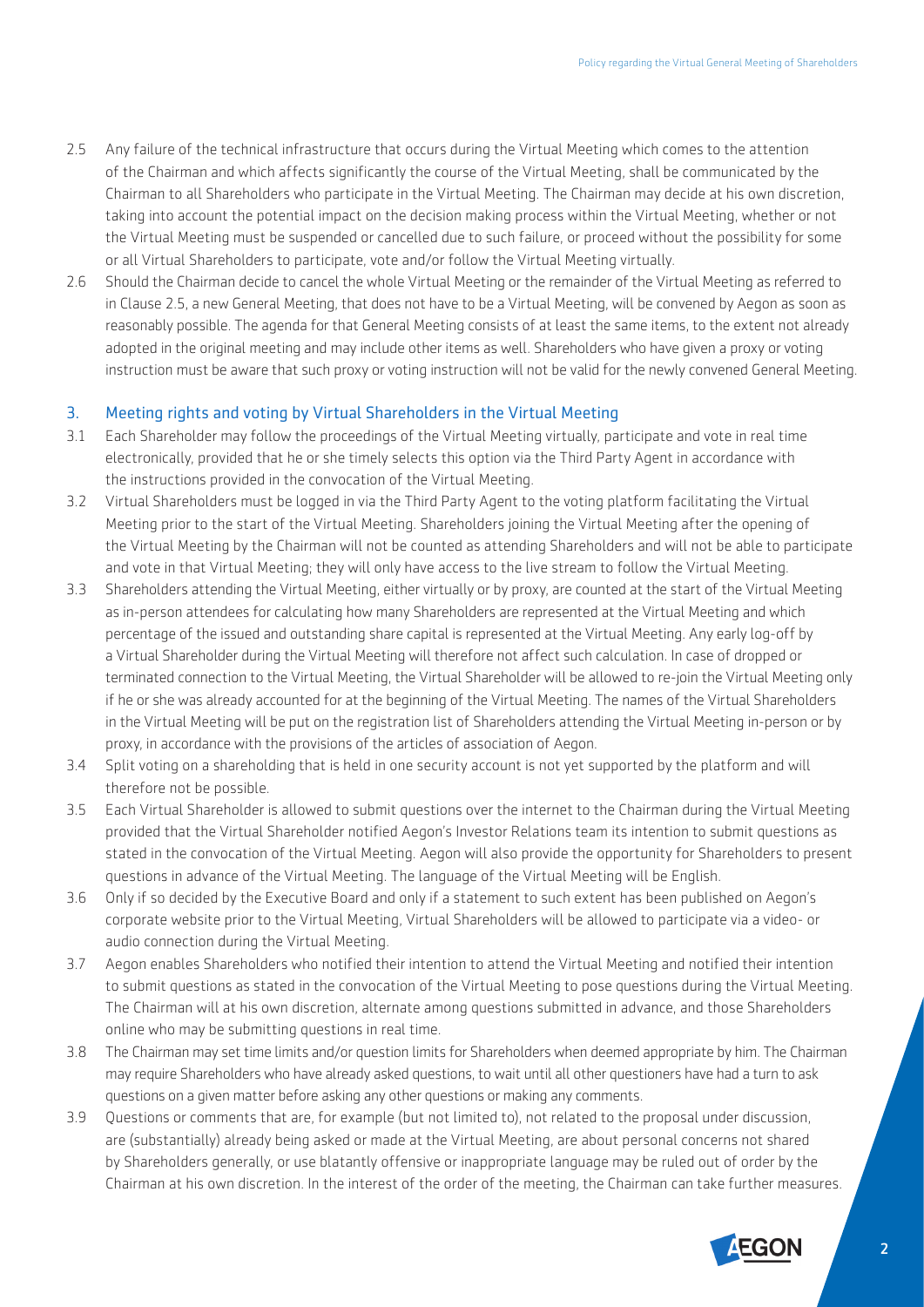- 3.10 Questions or comments submitted by a Virtual Shareholder via the internet in real time, may be checked, sorted out and combined first by a person designated thereto at the beginning of the Virtual Meeting by the Chairman. Questions and comments are in principle not asked or made anonymously by a Virtual Shareholder as his or her name may be disclosed by the Chairman. In order to participate virtually, a Shareholder has to agree with the relevant processing of this personal information in accordance with the relevant laws and regulations.
- 3.11 Aegon avoids the appearance of, or potential for, manipulation with respect to the way it might screen, organise, combine, prioritise and answer, or fail to answer, Shareholders' questions received in advance or real time via the internet.
- 3.12 All appropriate questions that have been received prior and during the course of the Virtual Meeting, and Aegon's answers to these questions, will be inserted in or annexed to the written records.
- 3.13 The Company Secretary will *inter alia* observe the procedural aspects of the Virtual Meeting, including its virtual part, and review the final vote reconciliation prior to certifying the final results.
- 3.14 Unless provided otherwise in the convocation of the Virtual Meeting, polls about an agenda item shall be held after the deliberation about such item has been closed by the Chairman. The Chairman may decide at the beginning of the Virtual Meeting that the polls for all items will be open during the Virtual Meeting and closed after the last voting item on the agenda has been discussed. Provisional voting results will not be disclosed during the Virtual Meeting. The Company Secretary will determine when the polls about particular items will be open and closed exactly, taking into account the previous sentences. The polls are not open for voting prior to the start of the Virtual Meeting.
- 3.15 At the close of each poll (or all polls as the case may be see Clause 3.14), the Chairman's decision about the voting expressed in the meeting is decisive to determine whether or not resolutions have been adopted by the General Meeting.

#### 4. Vote confirmation and results

- 4.1 Upon request of a Virtual Shareholder a confirmation of receipt of his or her votes cast during the Virtual Meeting will be send to such Virtual Shareholder.
- 4.2 The voting results of the Virtual Meeting will be placed on Aegon's corporate website in accordance with Dutch law. The notice of these results will also state whether there were any failures or issues encountered during the Virtual Meeting from a technical infrastructural or information security perspective Aegon has become aware of.